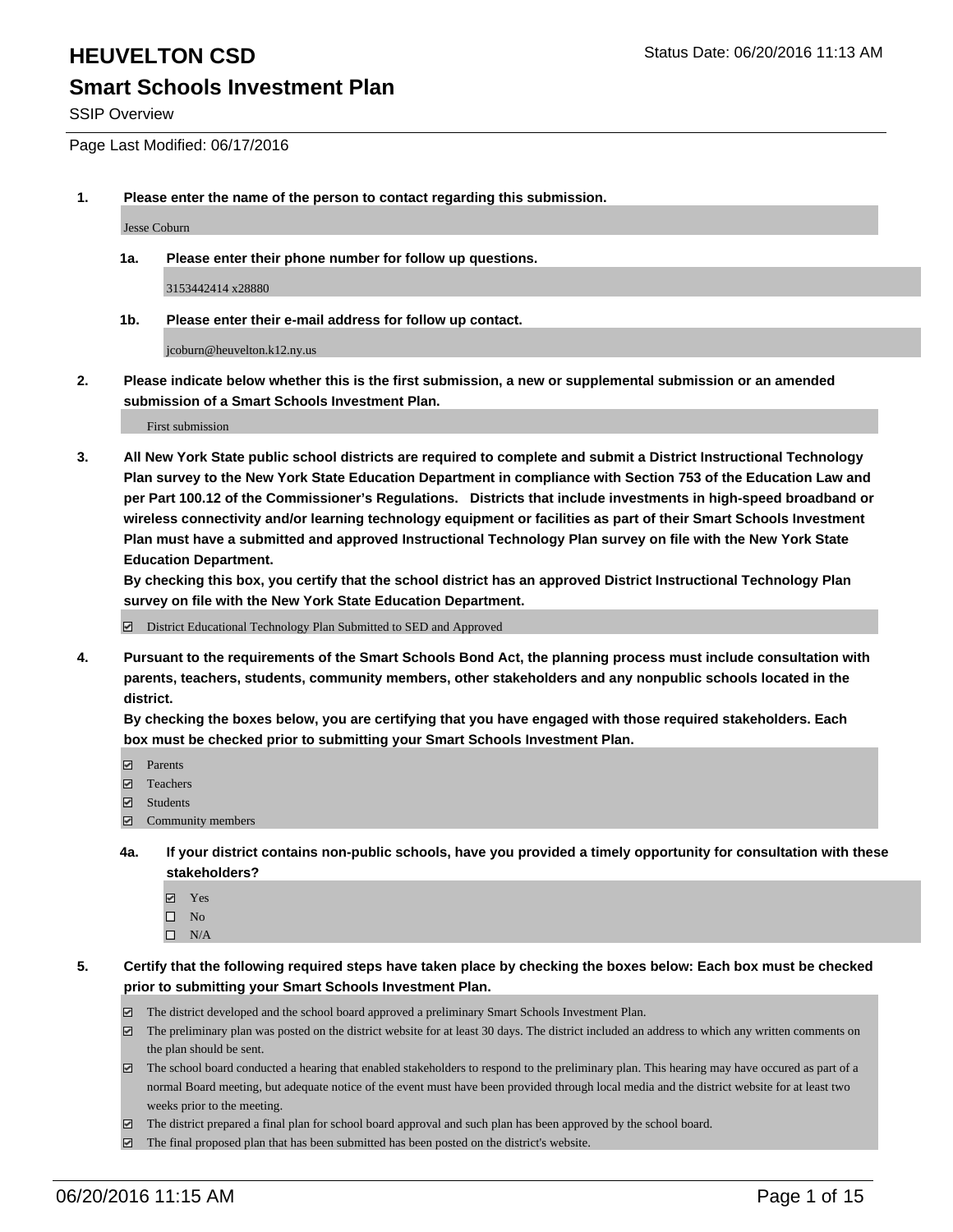SSIP Overview

Page Last Modified: 06/17/2016

**5a. Please upload the proposed Smart Schools Investment Plan (SSIP) that was posted on the district's website. Note that this should be different than your recently submitted Educational Technology Survey. The Final SSIP, as approved by the School Board, should also be posted on the website and remain there during the course of the projects contained therein.**

PrelimApprovalSSIPPurchaseProposal1PublicNotice.pdf

**6. Please enter an estimate of the total number of students and staff that will benefit from this Smart Schools Investment Plan based on the cumulative projects submitted to date.**

550

**7. An LEA/School District may partner with one or more other LEA/School Districts to form a consortium to pool Smart Schools Bond Act funds for a project that meets all other Smart School Bond Act requirements. Each school district participating in the consortium will need to file an approved Smart Schools Investment Plan for the project and submit a signed Memorandum of Understanding that sets forth the details of the consortium including the roles of each respective district.**

 $\Box$  The district plans to participate in a consortium to partner with other school district(s) to implement a Smart Schools project.

**8. Please enter the name and 6-digit SED Code for each LEA/School District participating in the Consortium.**

| <b>Partner LEA/District</b> | ISED BEDS Code |
|-----------------------------|----------------|
| (No Response)               | (No Response)  |

**9. Please upload a signed Memorandum of Understanding with all of the participating Consortium partners.** (No Response)

**10. Your district's Smart Schools Bond Act Allocation is:**

\$754,611

**11. Enter the budget sub-allocations by category that you are submitting for approval at this time. If you are not budgeting SSBA funds for a category, please enter 0 (zero.) If the value entered is \$0, you will not be required to complete that survey question.**

|                                       | Sub-        |
|---------------------------------------|-------------|
|                                       | Allocations |
| <b>School Connectivity</b>            | 0           |
| Connectivity Projects for Communities | $\Omega$    |
| Classroom Technology                  | 46,744      |
| Pre-Kindergarten Classrooms           | $\Omega$    |
| Replace Transportable Classrooms      | 0           |
| High-Tech Security Features           | 0           |
| Totals:                               | 46,744.00   |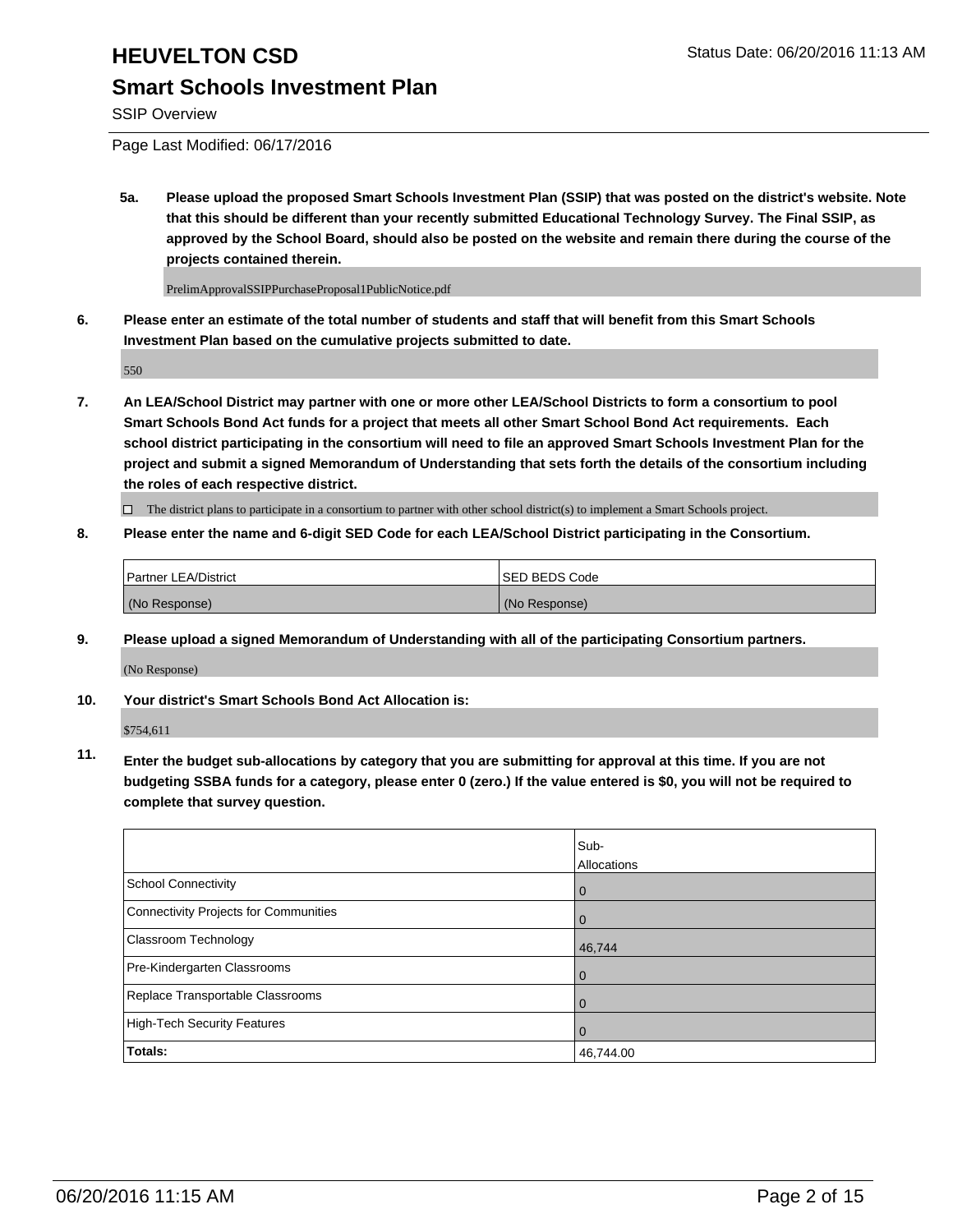# **HEUVELTON CSD Status Date: 06/20/2016 11:13 AM Smart Schools Investment Plan**

School Connectivity

Page Last Modified: 06/08/2016

- **1. In order for students and faculty to receive the maximum benefit from the technology made available under the Smart Schools Bond Act, their school buildings must possess sufficient connectivity infrastructure to ensure that devices can be used during the school day. Smart Schools Investment Plans must demonstrate that:**
	- **sufficient infrastructure that meets the Federal Communications Commission's 100 Mbps per 1,000 students standard currently exists in the buildings where new devices will be deployed, or**
	- **is a planned use of a portion of Smart Schools Bond Act funds, or**
	- **is under development through another funding source.**

**Smart Schools Bond Act funds used for technology infrastructure or classroom technology investments must increase the number of school buildings that meet or exceed the minimum speed standard of 100 Mbps per 1,000 students and staff within 12 months. This standard may be met on either a contracted 24/7 firm service or a "burstable" capability. If the standard is met under the burstable criteria, it must be:**

**1. Specifically codified in a service contract with a provider, and**

**2. Guaranteed to be available to all students and devices as needed, particularly during periods of high demand, such as computer-based testing (CBT) periods.**

**Please describe how your district already meets or is planning to meet this standard within 12 months of plan submission.**

(No Response)

- **1a. If a district believes that it will be impossible to meet this standard within 12 months, it may apply for a waiver of this requirement, as described on the Smart Schools website. The waiver must be filed and approved by SED prior to submitting this survey.**
	- $\Box$  By checking this box, you are certifying that the school district has an approved waiver of this requirement on file with the New York State Education Department.

### **2. Connectivity Speed Calculator (Required)**

|                         | Number of<br>Students | Multiply by<br>100 Kbps | Divide by 1000 Current Speed<br>to Convert to<br>Required<br>Speed in Mb | lin Mb           | Expected<br>Speed to be<br>Attained Within   Required<br>12 Months | <b>Expected Date</b><br><b>When</b><br>Speed Will be<br><b>Met</b> |
|-------------------------|-----------------------|-------------------------|--------------------------------------------------------------------------|------------------|--------------------------------------------------------------------|--------------------------------------------------------------------|
| <b>Calculated Speed</b> | l (No<br>Response)    | (No Response)           | (No<br>Response)                                                         | (No<br>Response) | (No<br>Response)                                                   | l (No<br>Response)                                                 |

**3. Briefly describe how you intend to use Smart Schools Bond Act funds for high-speed broadband and/or wireless connectivity projects in school buildings.**

(No Response)

**4. Briefly describe the linkage between the district's District Instructional Technology Plan and the proposed projects. (There should be a link between your response to this question and your response to Question 1 in Part E. Curriculum and Instruction "What are the district's plans to use digital connectivity and technology to improve teaching and learning?)**

(No Response)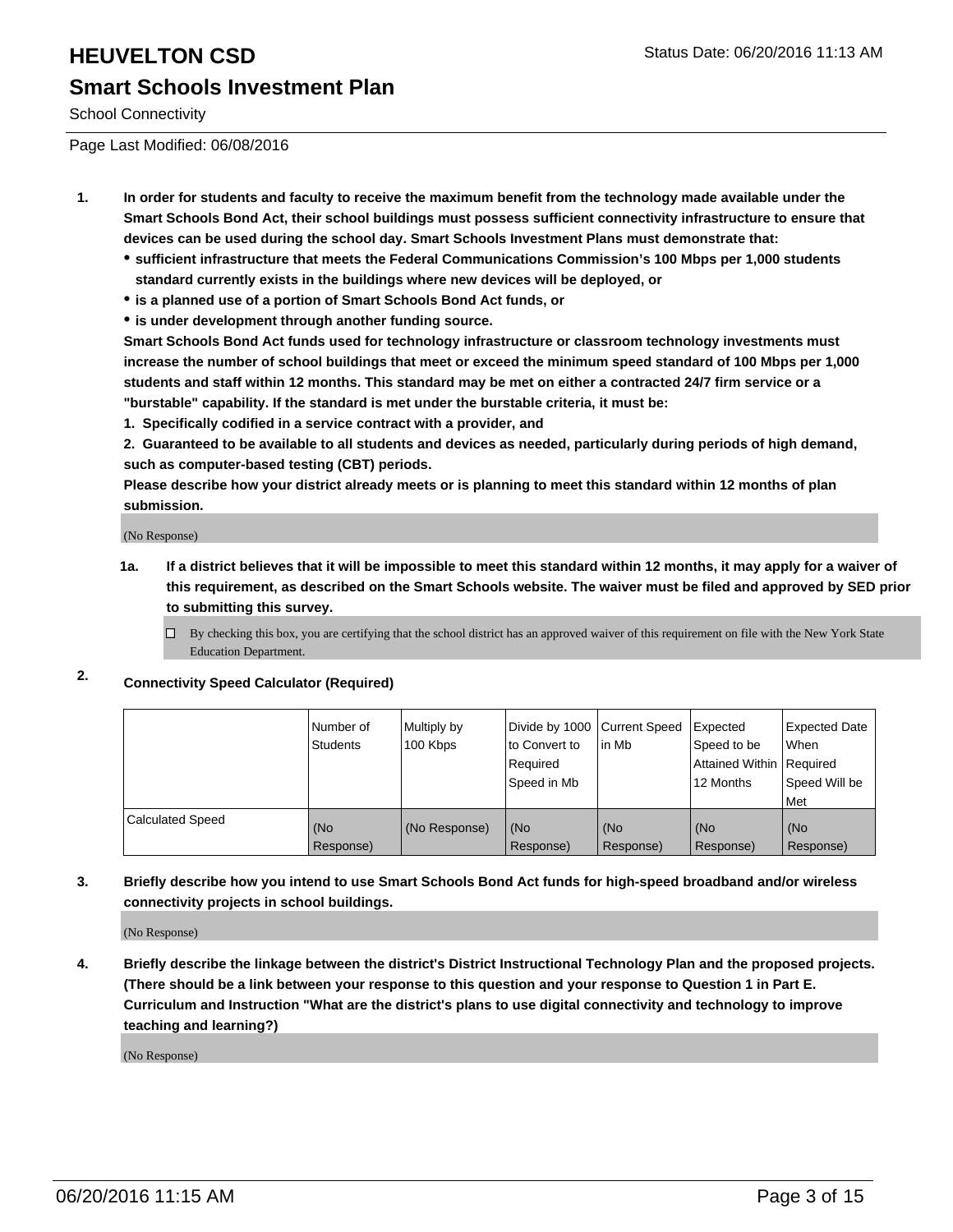# **HEUVELTON CSD Status Date: 06/20/2016 11:13 AM Smart Schools Investment Plan**

School Connectivity

Page Last Modified: 06/08/2016

**5. If the district wishes to have students and staff access the Internet from wireless devices within the school building, or in close proximity to it, it must first ensure that it has a robust Wi-Fi network in place that has sufficient bandwidth to meet user demand.**

**Please describe how you have quantified this demand and how you plan to meet this demand.**

(No Response)

**6. As indicated on Page 5 of the guidance, the Office of Facilities Planning will have to conduct a preliminary review of all capital projects, including connectivity projects.**

| <b>Project Number</b> |  |
|-----------------------|--|
| (No Response)         |  |

**7. Certain high-tech security and connectivity infrastructure projects may be eligible for an expedited review process as determined by the Office of Facilities Planning.**

**Was your project deemed eligible for streamlined review?**

No

**8. Include the name and license number of the architect or engineer of record.**

| Name          | License Number |
|---------------|----------------|
| (No Response) | (No Response)  |

**9. If you are submitting an allocation for School Connectivity complete this table. Note that the calculated Total at the bottom of the table must equal the Total allocation for this category that you entered in the SSIP Overview overall budget.** 

|                                            | Sub-          |
|--------------------------------------------|---------------|
|                                            | Allocation    |
| Network/Access Costs                       | (No Response) |
| <b>Outside Plant Costs</b>                 | (No Response) |
| School Internal Connections and Components | (No Response) |
| Professional Services                      | (No Response) |
| Testing                                    | (No Response) |
| <b>Other Upfront Costs</b>                 | (No Response) |
| <b>Other Costs</b>                         | (No Response) |
| Totals:                                    |               |

| Select the allowable expenditure | Item to be purchased | Quantity      | Cost per Item | <b>Total Cost</b> |
|----------------------------------|----------------------|---------------|---------------|-------------------|
| type.                            |                      |               |               |                   |
| Repeat to add another item under |                      |               |               |                   |
| each type.                       |                      |               |               |                   |
| (No Response)                    | (No Response)        | (No Response) | (No Response) | (No Response)     |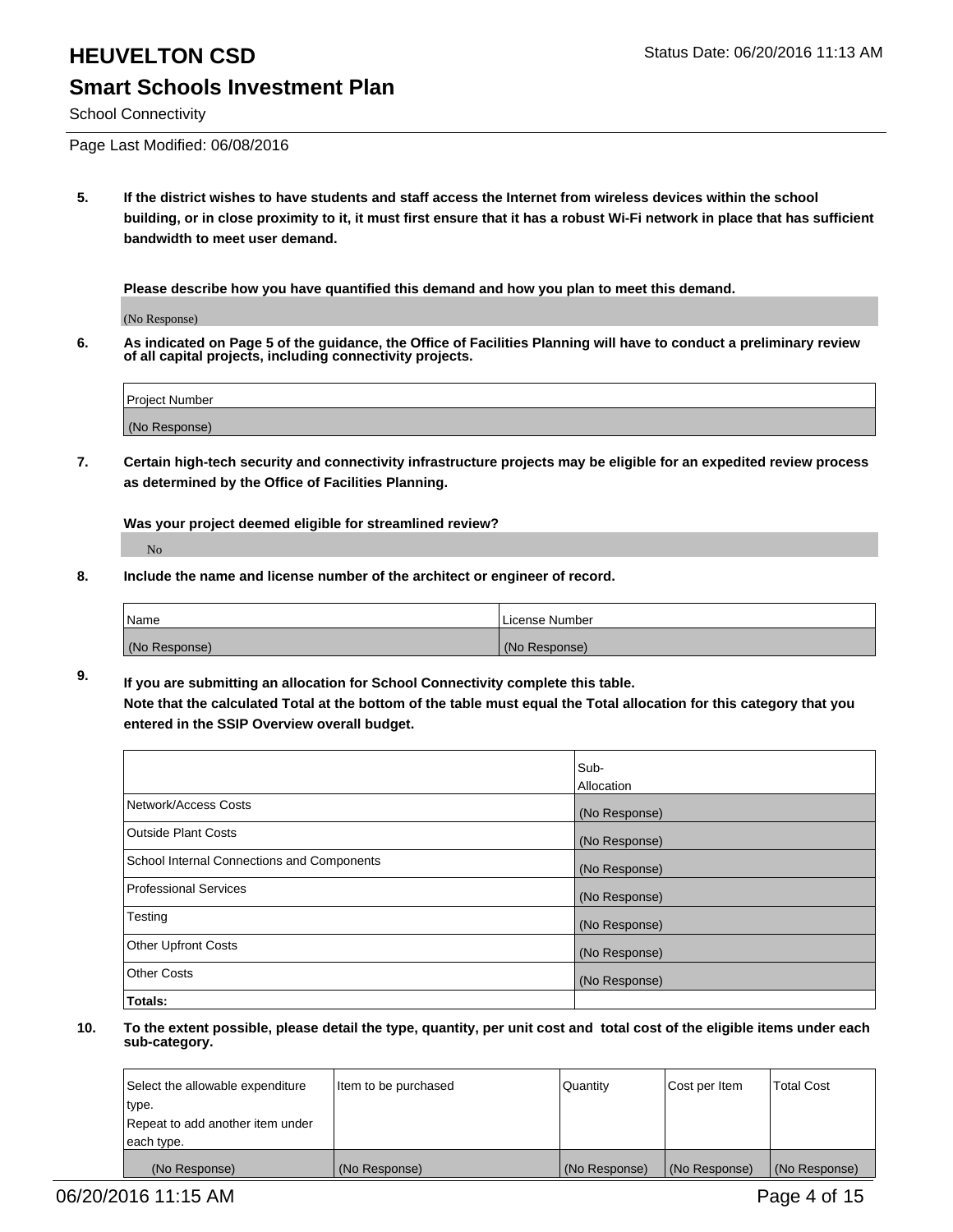Community Connectivity (Broadband and Wireless)

Page Last Modified: 03/15/2016

**1. Briefly describe how you intend to use Smart Schools Bond Act funds for high-speed broadband and/or wireless connectivity projects in the community.**

(No Response)

**2. Please describe how the proposed project(s) will promote student achievement and increase student and/or staff access to the Internet in a manner that enhances student learning and/or instruction outside of the school day and/or school building.**

(No Response)

**3. Community connectivity projects must comply with all the necessary local building codes and regulations (building and related permits are not required prior to plan submission).**

 $\Box$  I certify that we will comply with all the necessary local building codes and regulations.

**4. Please describe the physical location of the proposed investment.**

(No Response)

**5. Please provide the initial list of partners participating in the Community Connectivity Broadband Project, along with their Federal Tax Identification (Employer Identification) number.**

| Project Partners | I Federal ID # |
|------------------|----------------|
| (No Response)    | (No Response)  |

**6. If you are submitting an allocation for Community Connectivity, complete this table. Note that the calculated Total at the bottom of the table must equal the Total allocation for this category that you**

**entered in the SSIP Overview overall budget.**

|                             | Sub-Allocation |
|-----------------------------|----------------|
| Network/Access Costs        | (No Response)  |
| Outside Plant Costs         | (No Response)  |
| <b>Tower Costs</b>          | (No Response)  |
| Customer Premises Equipment | (No Response)  |
| Professional Services       | (No Response)  |
| Testing                     | (No Response)  |
| Other Upfront Costs         | (No Response)  |
| Other Costs                 | (No Response)  |
| Totals:                     |                |

| Select the allowable expenditure | Item to be purchased | Quantity      | Cost per Item | <b>Total Cost</b> |
|----------------------------------|----------------------|---------------|---------------|-------------------|
| type.                            |                      |               |               |                   |
| Repeat to add another item under |                      |               |               |                   |
| each type.                       |                      |               |               |                   |
| (No Response)                    | (No Response)        | (No Response) | (No Response) | (No Response)     |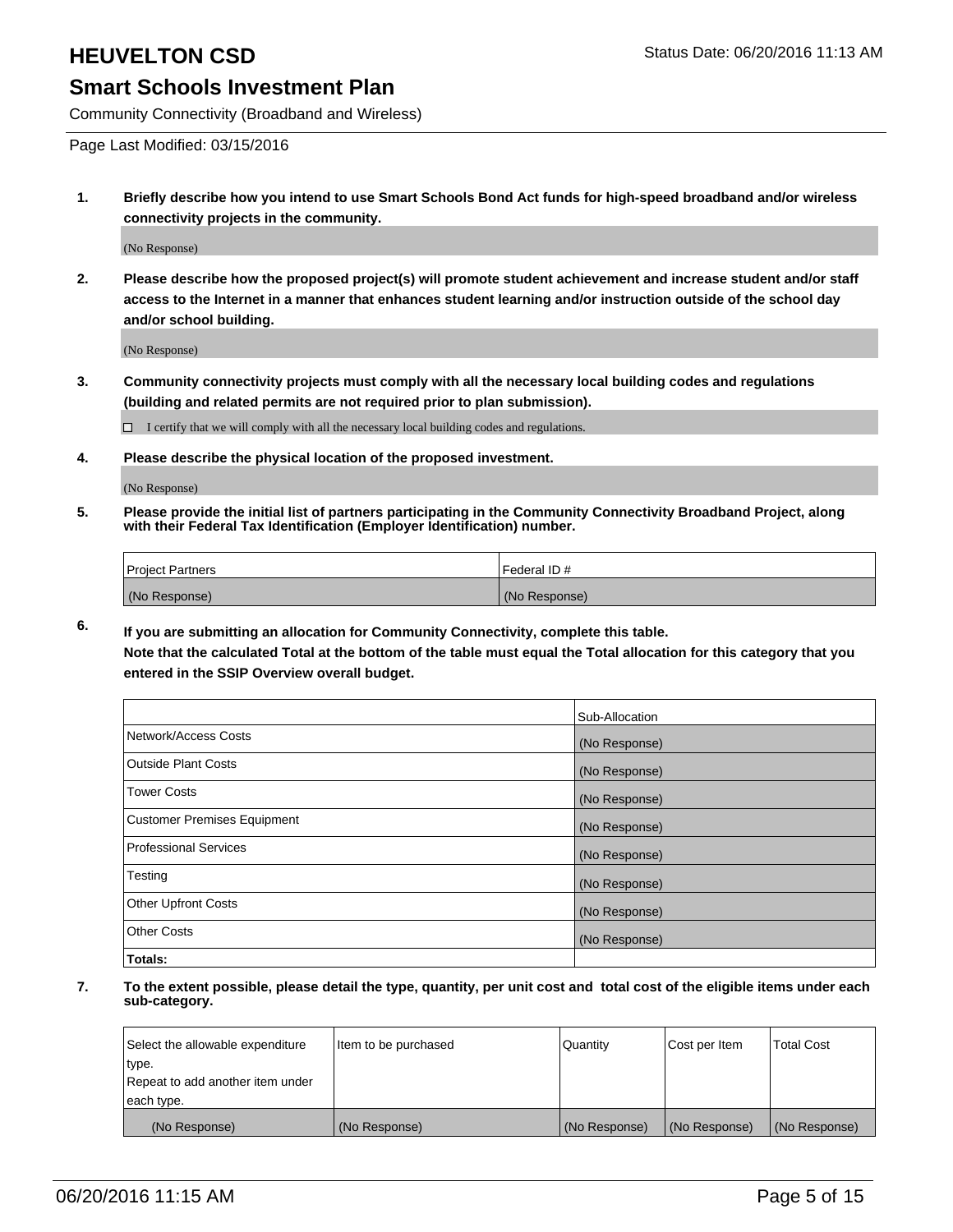# **HEUVELTON CSD Status Date: 06/20/2016 11:13 AM**

## **Smart Schools Investment Plan**

Classroom Learning Technology

Page Last Modified: 06/17/2016

**1. In order for students and faculty to receive the maximum benefit from the technology made available under the Smart Schools Bond Act, their school buildings must possess sufficient connectivity infrastructure to ensure that devices can be used during the school day. Smart Schools Investment Plans must demonstrate that sufficient infrastructure that meets the Federal Communications Commission's 100 Mbps per 1,000 students standard currently exists in the buildings where new devices will be deployed, or is a planned use of a portion of Smart Schools Bond Act funds, or is under development through another funding source.**

**Smart Schools Bond Act funds used for technology infrastructure or classroom technology investments must increase the number of school buildings that meet or exceed the minimum speed standard of 100 Mbps per 1,000 students and staff within 12 months. This standard may be met on either a contracted 24/7 firm service or a "burstable" capability. If the standard is met under the burstable criteria, it must be:**

**1. Specifically codified in a service contract with a provider, and**

**2. Guaranteed to be available to all students and devices as needed, particularly during periods of high demand, such as computer-based testing (CBT) periods.**

**Please describe how your district already meets or is planning to meet this standard within 12 months of plan submission.**

The Heuvelton Central School District is currently purchasing 40 Mbps from NERIC. We will need to purchase an additional 15 Mbps from NERIC. Internally, there are 6 data closets spread out throughout the building which are all linked to a core with 10Gb connections. All connections in between switches are 1 Gb. We will purchase the additional required bandwidth within twelve months of approval through our existing service provider, despite current usage reports showing usage levels well below existing capacity. The reports are available upon request.

#### **1a. If a district believes that it will be impossible to meet this standard within 12 months, it may apply for a waiver of this requirement, as described on the Smart Schools website. The waiver must be filed and approved by SED prior to submitting this survey.**

 $\Box$  By checking this box, you are certifying that the school district has an approved waiver of this requirement on file with the New York State Education Department.

## **2. Connectivity Speed Calculator (Required)**

|                         | Number of<br>Students | Multiply by<br>100 Kbps | Divide by 1000 Current Speed<br>to Convert to<br>Required<br>Speed in Mb | l in Mb | <b>Expected</b><br>Speed to be<br>Attained Within Required<br>12 Months | Expected Date<br><b>When</b><br>Speed Will be |
|-------------------------|-----------------------|-------------------------|--------------------------------------------------------------------------|---------|-------------------------------------------------------------------------|-----------------------------------------------|
|                         |                       |                         |                                                                          |         |                                                                         | Met                                           |
| <b>Calculated Speed</b> | 550                   | 55,000                  | 55                                                                       | 40      | 55                                                                      | 9/1/2016                                      |

#### **3. If the district wishes to have students and staff access the Internet from wireless devices within the school building, or in close proximity to it, it must first ensure that it has a robust Wi-Fi network in place that has sufficient bandwidth to meet user demand.**

**Please describe how you have quantified this demand and how you plan to meet this demand.**

Currently there are a total of 46 wireless access points throughout the entire building. Access points are located in high demand/traffic areas as well as evenly spread out in classrooms to ensure a strong, effective 96% coverage of the entire building.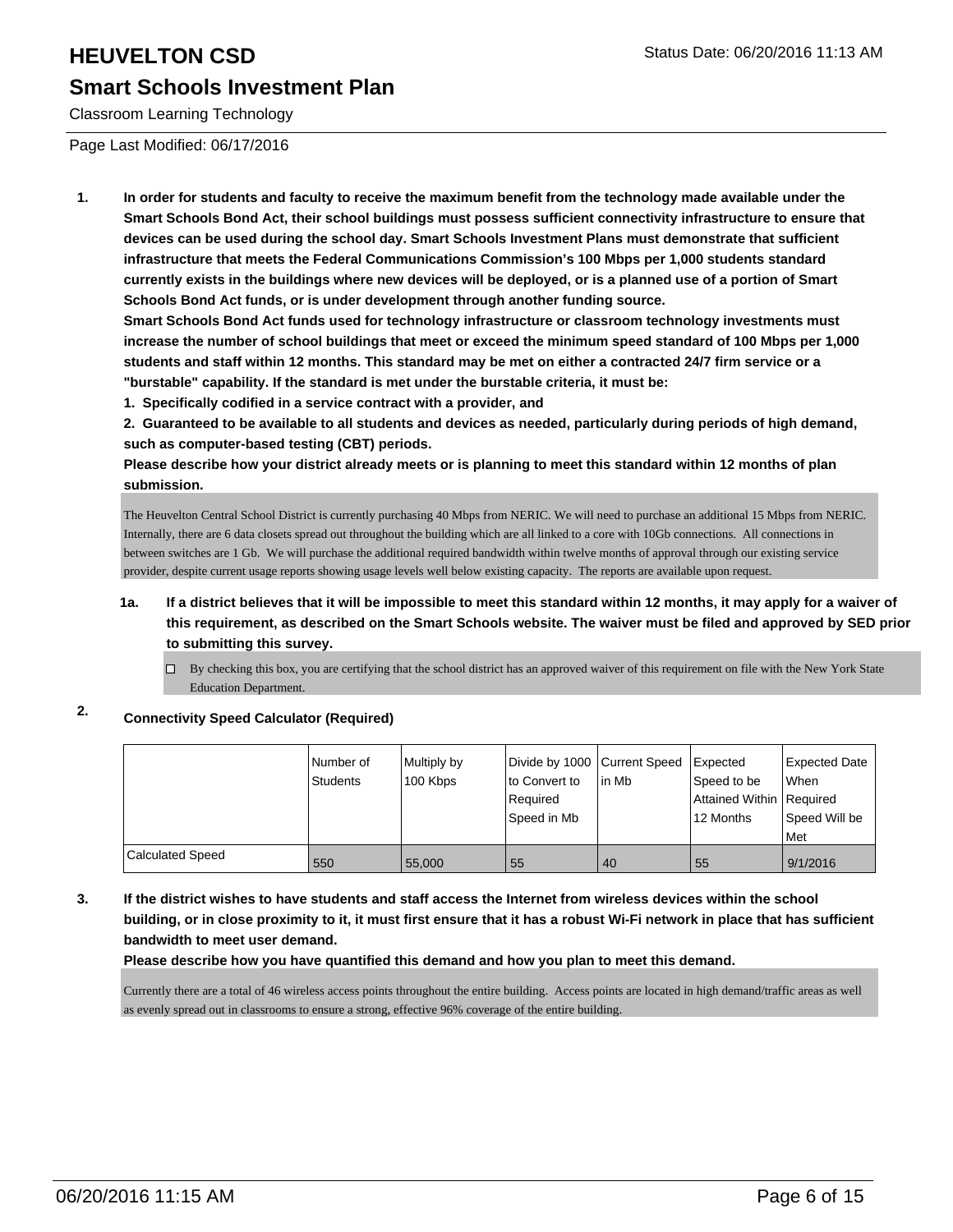Classroom Learning Technology

Page Last Modified: 06/17/2016

**4. All New York State public school districts are required to complete and submit an Instructional Technology Plan survey to the New York State Education Department in compliance with Section 753 of the Education Law and per Part 100.12 of the Commissioner's Regulations.**

**Districts that include educational technology purchases as part of their Smart Schools Investment Plan must have a submitted and approved Instructional Technology Plan survey on file with the New York State Education Department.**

- By checking this box, you are certifying that the school district has an approved Instructional Technology Plan survey on file with the New York State Education Department.
- **5. Describe the devices you intend to purchase and their compatibility with existing or planned platforms or systems. Specifically address the adequacy of each facility's electrical, HVAC and other infrastructure necessary to install and support the operation of the planned technology.**

| The items listed below are compatible with existing operating systems and devices utilized within the district. |                 |                  |                   |              |  |
|-----------------------------------------------------------------------------------------------------------------|-----------------|------------------|-------------------|--------------|--|
| <b>Item</b>                                                                                                     | <b>Quantity</b> | <b>Unit Cost</b> | <b>Total Cost</b> | <b>Notes</b> |  |
| chromebooks                                                                                                     | 110             | \$300            | \$33,000          |              |  |
| chromecasts                                                                                                     | 10              | \$30             | \$300             |              |  |
| heart rate monitors, pack of<br>6                                                                               | 1 pack of 6     | $$969+ shipping$ | \$1134            |              |  |
| flat screen TVs & mounts                                                                                        | 2               | \$2000           | \$2000            |              |  |
| Clear Touch panels                                                                                              | $\overline{2}$  | 4640             | \$9280            | size $70"$   |  |
| Fixed mobile stand                                                                                              | $\overline{2}$  | 515              | \$1030            |              |  |
|                                                                                                                 |                 | <b>TOTAL</b>     | \$46,744          |              |  |

Our goals in the purchase include expanding our chromebook 1:1 program, refining our understanding of the SSIP purchasing protocols, piloting new technologies, and enhancing communication. A brief description and rationale for each item follows.

Chromebooks: The district will expand the 1:1 chromebook program to include all of grades 5-8, and will also seek to place 4 additional chromebooks in other district classrooms.

Chromecasts: Ten units will be acquired to allow for teachers to pilot this hardware. A chromecast is a streaming media adapter that utilizes wireless networks. The device allows for content to be displayed to digital televisions or projectors.

Heart rate monitors: Wireless heart rate monitors synchronize in real time to convey and record instantaneous student heart rate. Units will be piloted in Physical Education and Health classrooms.

Flat screen displays & mounts: Flat screens will be placed in common areas to continuously stream information to staff, students, parents and community members. Content will include daily announcements, community events, highlights within the school community, and a calendar of school events.

Clear Touch panels & mobile stands: Two units, with mobile stands, will be piloted by staff. The interactive display devices operate in either wireless or hard-wired environments, are software agnostic, and provide functionality similar to Smart or Promethean Boards. Electric supply: Each classroom has three dedicated 20A circuits and the district utilizes storage/charging carts and containers with staggered charging times for devices. Additionally, students in grades 7-12 that participate in our 1:1 program have the privilege of taking devices home each night and

are responsible for bringing them to school with a full charge.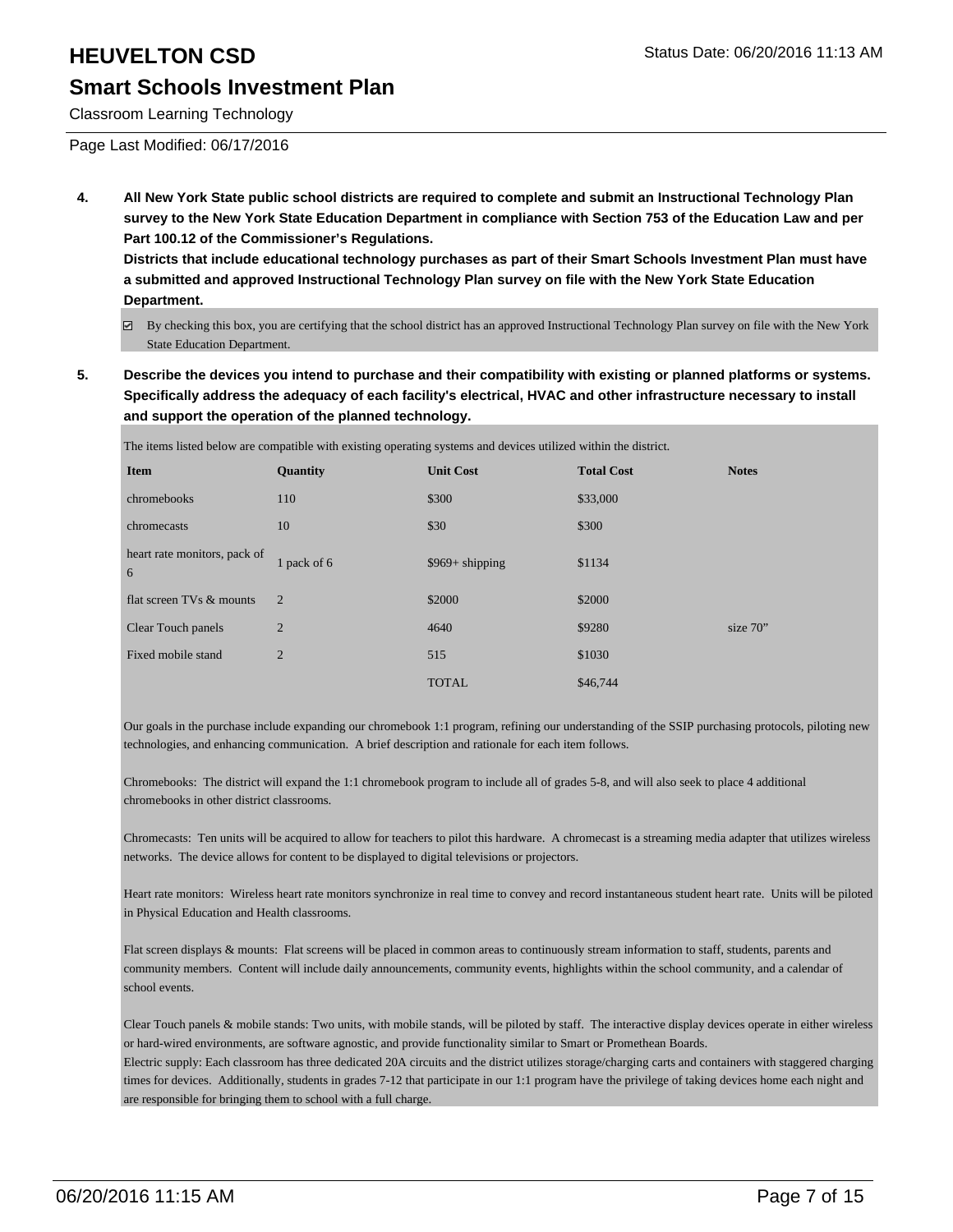Classroom Learning Technology

Page Last Modified: 06/17/2016

- **6. Describe how the proposed technology purchases will:**
	- **> enhance differentiated instruction;**
	- **> expand student learning inside and outside the classroom;**
	- **> benefit students with disabilities and English language learners; and**
	- **> contribute to the reduction of other learning gaps that have been identified within the district.**

**The expectation is that districts will place a priority on addressing the needs of students who struggle to succeed in a rigorous curriculum. Responses in this section should specifically address this concern and align with the district's Instructional Technology Plan (in particular Question 2 of E. Curriculum and Instruction: "Does the district's instructional technology plan address the needs of students with disabilities to ensure equitable access to instruction, materials and assessments?" and Question 3 of the same section: "Does the district's instructional technology plan address the provision of assistive technology specifically for students with disabilities to ensure access to and participation in the general curriculum?"**

The purchase of chromebooks will increase the number of grade levels with 1-to-1 devices and will increase the amount of instructional technology available in every classroom in the district. Students in grade-levels with 1-to-1 will have increased access to differentiated learning within the classroom and the opportunity to expand learning beyond the classroom. This is a clear advantage to all learners, including students with disabilities and English language learners. Further, through the use of cloud-based file storage and sharing, teachers and students will have real time, 24-hour access to collaboration.

The nominal number of chromecasts will allow teachers to experiment with ready access to student digital work. For example, if twenty students are working on individual devices, students will have the capacity to seamlessly project their work for class-wide collaboration or demonstration.

The physical education and health curricula will be more accessible to all learners (SWDs and ELLs) included) through the use of wireless heart rate monitors. Visual representation of their exertion during workouts will serve to differentiate the concept in real time.

The use of flat screen televisions is common spaces will enhance communication between the school district and stakeholders (students, parents, community members, as well as all subsets). Public announcements will be presented on a recurring basis. The expansion from audio to audio and video will offer redundancy and differentiation of the mode of communication. Content to be shared may include public service announcements, a schedule of upcoming events, reporting on recent events (games, activities, etc.), and celebrations of student achievement.

Lastly, interactive panels mounted on carts will allow for the technology to be piloted by any staff from any location in the building. Importantly, the devices are software agnostic, meaning that software run from any device will work on them. Much like Smart or Promethean Boards, the interactive panels provide tactile, visual, audial, and text-based access to content, with increased durability and lifespan.

#### **7. Where appropriate, briefly describe how the proposed technology purchases will enhance ongoing communication with parents and other stakeholders and help the district facilitate technology-based regional partnerships, including distance learning and other efforts.**

Purchases that will enhance communication include chromebooks, chromecasts, flat screen televisions, and interactive panels. Specifically, 1-to-1 chromebooks will allow students to video conference with other learners and professionals from across the globe. Sharing of materials and collaboration will be facilitated by the use of chromecasts and the interactive panels. With chromebooks going home with students, parents will have increased access to, and increased proficiency with, technology. Use of a parent portal, combined with increased access to technology will foster increased communication between school and home. Strategic placement of flat screen televisions in high-traffic areas of the school building will serve to showcase student work and to share information with parents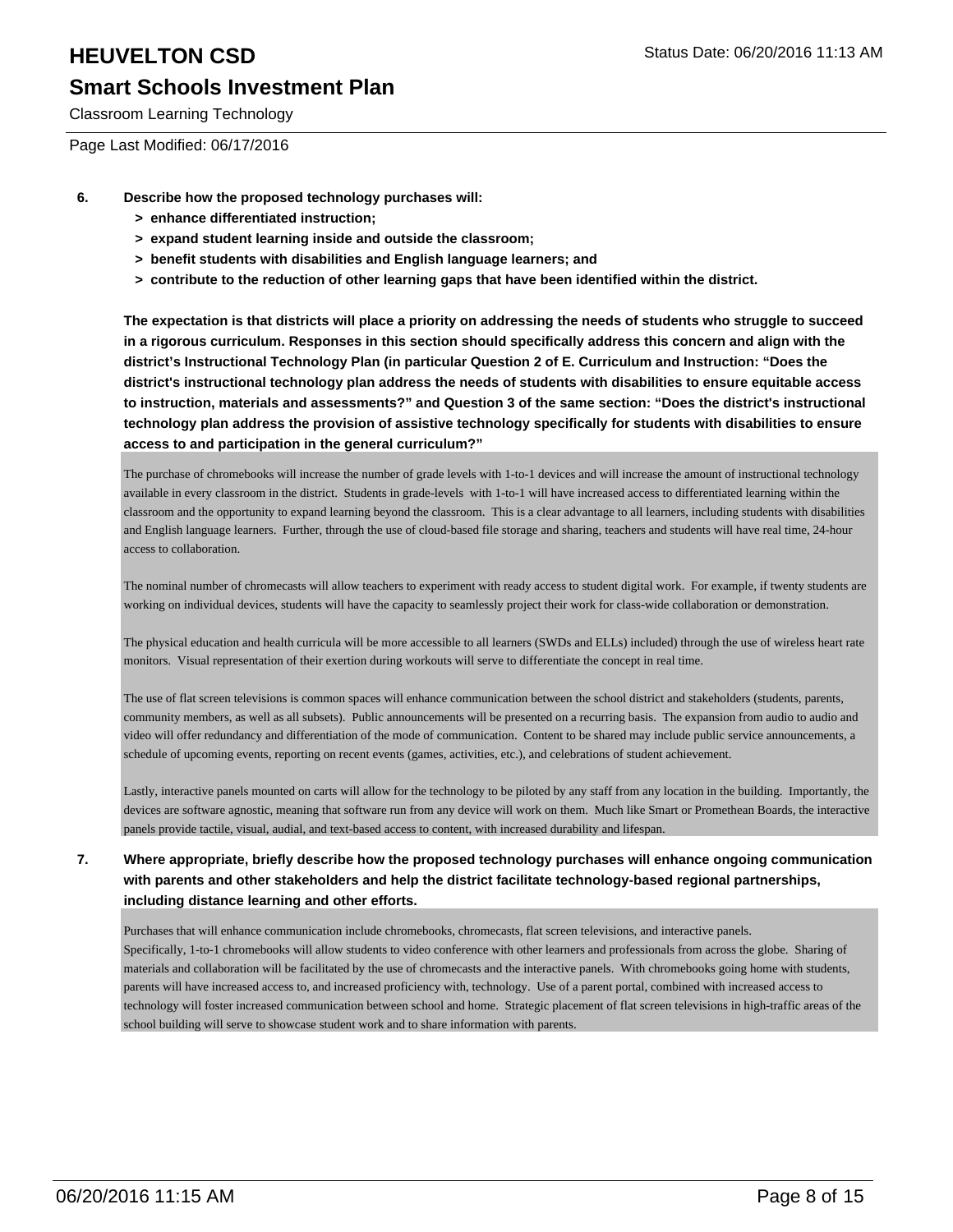# **HEUVELTON CSD Status Date: 06/20/2016 11:13 AM Smart Schools Investment Plan**

#### Classroom Learning Technology

Page Last Modified: 06/17/2016

**8. Describe the district's plan to provide professional development to ensure that administrators, teachers and staff can employ the technology purchased to enhance instruction successfully.**

**Note: This response should be aligned and expanded upon in accordance with your district's response to Question 1 of F. Professional Development of your Instructional Technology Plan: "Please provide a summary of professional development offered to teachers and staff, for the time period covered by this plan, to support technology to enhance teaching and learning. Please include topics, audience and method of delivery within your summary."**

In addition to the items noted in the table below, this year we sent slightly over 40% of staff to a Google Summit Educational Technology Conference and again offered a 1-to-1 chromebook workshop. Staff have also been surveyed for technology-based professional development needs to be addressed during staff days in January and March, as well as on an ongoing basis by our Educational Technology Specialists. A regional Google Summit, in collaboration with NYSCATE, will also offer additional exposure to quality instructional technology use.

| <b>Professional Development</b><br><b>Offered</b>                                                                        | <b>Audience</b>                       | <b>Method of Delivery</b>                                                                                                          |
|--------------------------------------------------------------------------------------------------------------------------|---------------------------------------|------------------------------------------------------------------------------------------------------------------------------------|
| <b>Schoology training</b>                                                                                                | <b>Teachers, Administrators</b>       | Model Schools provided workshops, ED Tech<br>Specialist Support in house during the school<br>year.                                |
| <b>Summer Technology Camp</b>                                                                                            | <b>Teachers, Administrators</b>       | 4 day workshop, yearly support from Model<br><b>Schools program</b>                                                                |
| <b>Google Conference(s)</b>                                                                                              | <b>Teachers, Teaching Assistants,</b> | Workshops and training opportunities                                                                                               |
| <b>GAFE Summit</b>                                                                                                       | <b>Administrators</b>                 | offered                                                                                                                            |
| <b>EdTechTeacher 1-to-1 Chromebook</b><br>Workshop                                                                       | <b>Teachers</b>                       | 3 Day summer workshop, follow up during<br>the school year by the Model Schools Ed Tech<br><b>Specialist</b>                       |
| <b>Educational Technology Specialist (0.8 FTE)</b><br>in-house                                                           | <b>All District Staff</b>             | Face to face 1:1 training and workshops by<br>the Ed Tech Specialist during the school year,<br>ongoing.                           |
| <b>Instructional Technology Software and</b><br>instructional websites (Castle Learning, etc.)<br><b>New and Current</b> | <b>Teachers, Teaching Assistants</b>  | PD opportunities via the software company,<br>in-house training by Ed Tech Specialist and<br>Model Schools Workshop opportunities. |
| <b>Digital Citizenship</b>                                                                                               | <b>All staff</b>                      | <b>Faculty meeting presentations, in-house</b><br>provided workshops, Models Schools<br>workshops                                  |
| <b>Model Schools Provided Training and</b><br>Workshops                                                                  | All staff                             | Link:<br>https://www.mylearningplan.com/webreg/cat<br>alog.asp? $H = 1 & D = 12366$<br>Numerous workshop opportunities available.  |
| <b>Constructivist Conference</b>                                                                                         | <b>Teachers</b>                       | Week long workshop for teams to work on<br>developing curriculum together. Opportunity<br>for follow up during the school year.    |

**9. Districts must contact the SUNY/CUNY teacher preparation program that supplies the largest number of the district's new teachers to request advice on innovative uses and best practices at the intersection of pedagogy and educational technology.**

 $\boxtimes$  By checking this box, you certify that you have contacted the SUNY/CUNY teacher preparation program that supplies the largest number of your new teachers to request advice on these issues.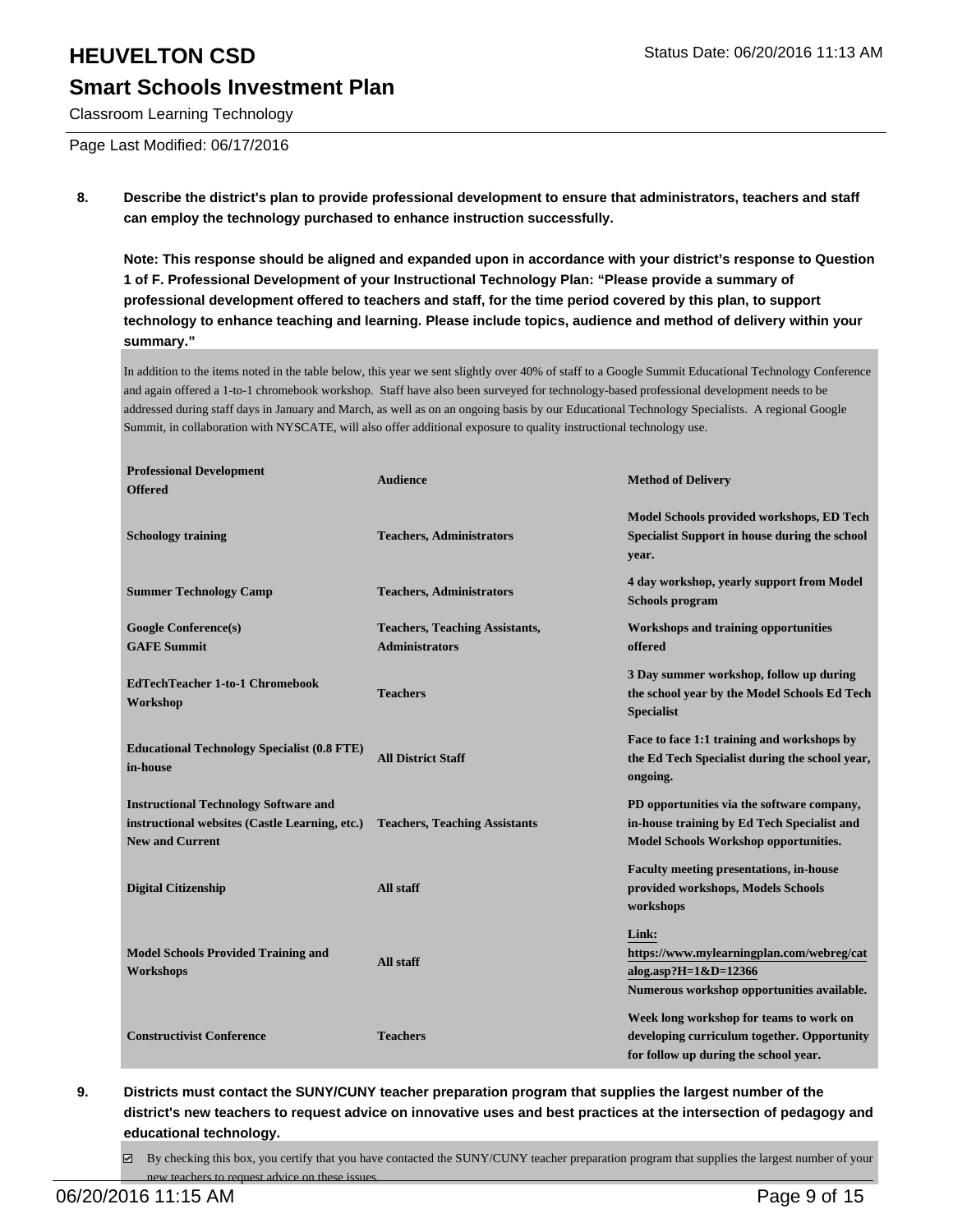Classroom Learning Technology

Page Last Modified: 06/17/2016

**10. A district whose Smart Schools Investment Plan proposes the purchase of technology devices and other hardware must account for nonpublic schools in the district.**

**Are there nonpublic schools within your school district?**

**冈** Yes

 $\hfill \square$  No

**10a. Describe your plan to loan purchased hardware to nonpublic schools within your district. The plan should use your district's nonpublic per-student loan amount calculated below, within the framework of the guidance. Please enter the date by which nonpublic schools must request classroom technology items. Also, specify in your response the devices that the nonpublic schools have requested, as well as in the in the Budget and the Expenditure Table at the end of the page.**

All nonpublic schools in our District are Amish schools and they do not use electronic devices. In the event that we receive classroom technology requests, they will be determined by multiplying enrollment of the nonpublic school by our district classroom technology budget. The district technology allocation is \$46,744/ 765 pupils, or \$61/pupil. All nonpublic schools were contacted in person and by written correspondence. The schools uniformly declined the funds.

**10b. A final Smart Schools Investment Plan cannot be approved until school authorities have adopted regulations specifying the date by which requests from nonpublic schools for the purchase and loan of Smart Schools Bond Act classroom technology must be received by the district.**

 $\overline{\mathcal{L}}$ By checking this box, you certify that you have such a plan and associated regulations in place that have been made public.

#### **11. Nonpublic Classroom Technology Loan Calculator**

**The Smart Schools Bond Act provides that any Classroom Learning Technology purchases made using Smart Schools funds shall be lent, upon request, to nonpublic schools in the district. However, no school district shall be required to loan technology in amounts greater than the total obtained and spent on technology pursuant to the Smart Schools Bond Act and the value of such loan may not exceed the total of \$250 multiplied by the nonpublic school enrollment in the base year at the time of enactment.**

**See:**

**http://www.p12.nysed.gov/mgtserv/smart\_schools/docs/Smart\_Schools\_Bond\_Act\_Guidance\_04.27.15\_Final.pdf.**

|                                     | 1. Classroom<br>Technology<br>Sub-allocation | 2. Public<br><b>Enrollment</b><br>$(2014 - 15)$ | 3. Nonpublic<br><b>Enrollment</b><br>(2014-15) | l 4. Sum of<br>Public and<br>Nonpublic<br><b>Enrollment</b> | 5. Total Per<br>Pupil Sub-<br>lallocation | 6. Total<br>Nonpublic Loan<br>Amount |
|-------------------------------------|----------------------------------------------|-------------------------------------------------|------------------------------------------------|-------------------------------------------------------------|-------------------------------------------|--------------------------------------|
| Calculated Nonpublic Loan<br>Amount | 46.744                                       | 552                                             | 213                                            | 765                                                         | l 61                                      | 12.993                               |

**12. To ensure the sustainability of technology purchases made with Smart Schools funds, districts must demonstrate a long-term plan to maintain and replace technology purchases supported by Smart Schools Bond Act funds. This sustainability plan shall demonstrate a district's capacity to support recurring costs of use that are ineligible for Smart Schools Bond Act funding such as device maintenance, technical support, Internet and wireless fees, maintenance of hotspots, staff professional development, building maintenance and the replacement of incidental items. Further, such a sustainability plan shall include a long-term plan for the replacement of purchased devices and equipment at the end of their useful life with other funding sources.**

 $\boxtimes$  By checking this box, you certify that the district has a sustainability plan as described above.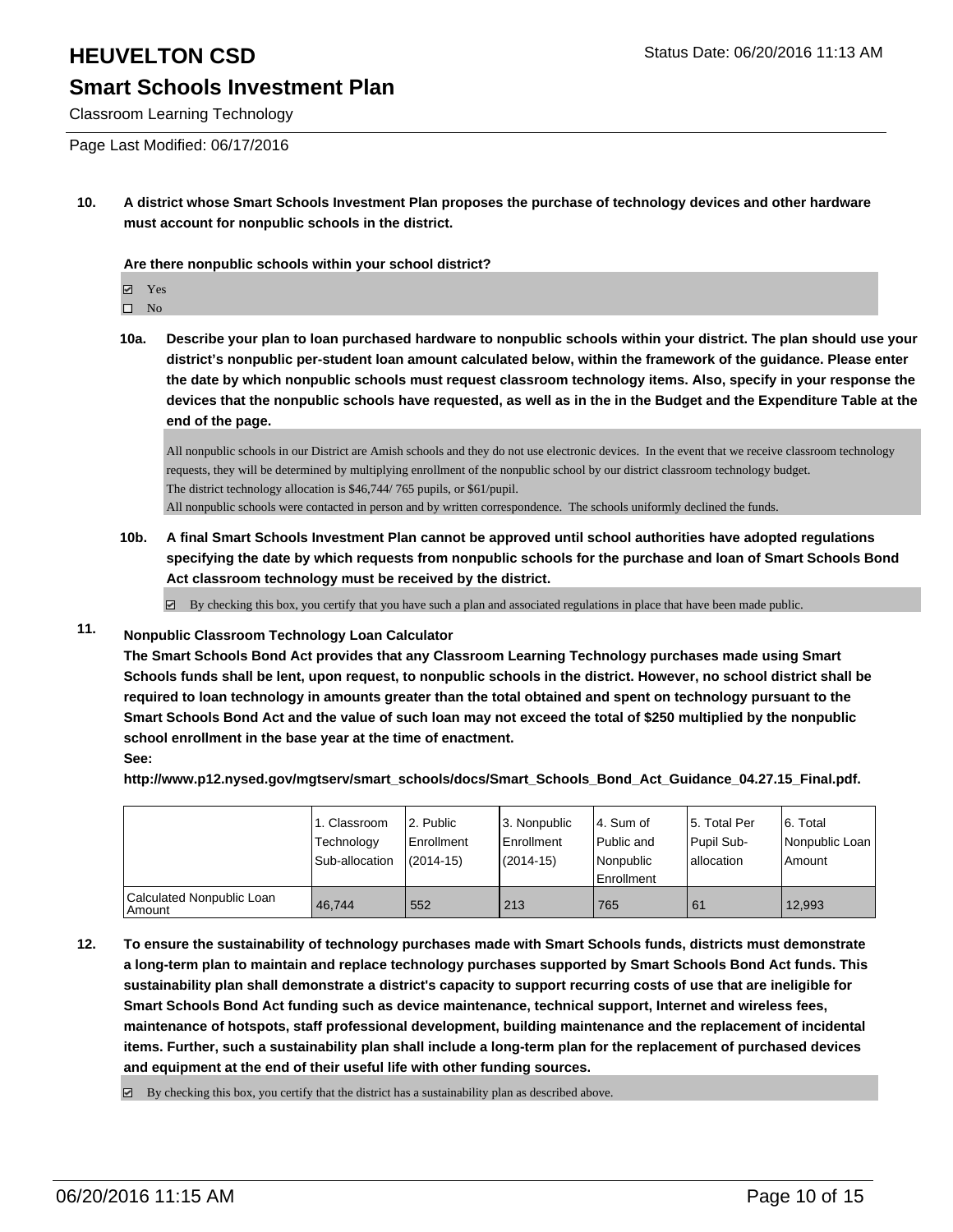Classroom Learning Technology

Page Last Modified: 06/17/2016

**13. Districts must ensure that devices purchased with Smart Schools Bond funds will be distributed, prepared for use, maintained and supported appropriately. Districts must maintain detailed device inventories in accordance with generally accepted accounting principles.**

By checking this box, you certify that the district has a distribution and inventory management plan and system in place.

**14. If you are submitting an allocation for Classroom Learning Technology complete this table. Note that the calculated Total at the bottom of the table must equal the Total allocation for this category that you entered in the SSIP Overview overall budget.**

|                          | Sub-Allocation |
|--------------------------|----------------|
| Interactive Whiteboards  | 9,280          |
| Computer Servers         | $\Omega$       |
| <b>Desktop Computers</b> | $\Omega$       |
| Laptop Computers         | 33,000         |
| <b>Tablet Computers</b>  | $\Omega$       |
| <b>Other Costs</b>       | 4,464          |
| Totals:                  | 46,744.00      |

| Select the allowable expenditure | Item to be Purchased              | Quantity | Cost per Item | <b>Total Cost</b> |
|----------------------------------|-----------------------------------|----------|---------------|-------------------|
| type.                            |                                   |          |               |                   |
| Repeat to add another item under |                                   |          |               |                   |
| each type.                       |                                   |          |               |                   |
| Interactive Whiteboards          | <b>Clear Touch panels</b>         | 2        | 4,640         | 9,280             |
| <b>Laptop Computers</b>          | chromebooks                       | 110      | 300           | 33,000            |
| <b>Other Costs</b>               | chromecasts                       | 10       | 30            | 300               |
| <b>Other Costs</b>               | heart rate monitors, 6 pack       |          | 1,134         | 1,134             |
| <b>Other Costs</b>               | I flat screen TV                  | 2        | 1,000         | 2,000             |
| <b>Other Costs</b>               | fixed stand for interactive panel |          | 515           | 1.030             |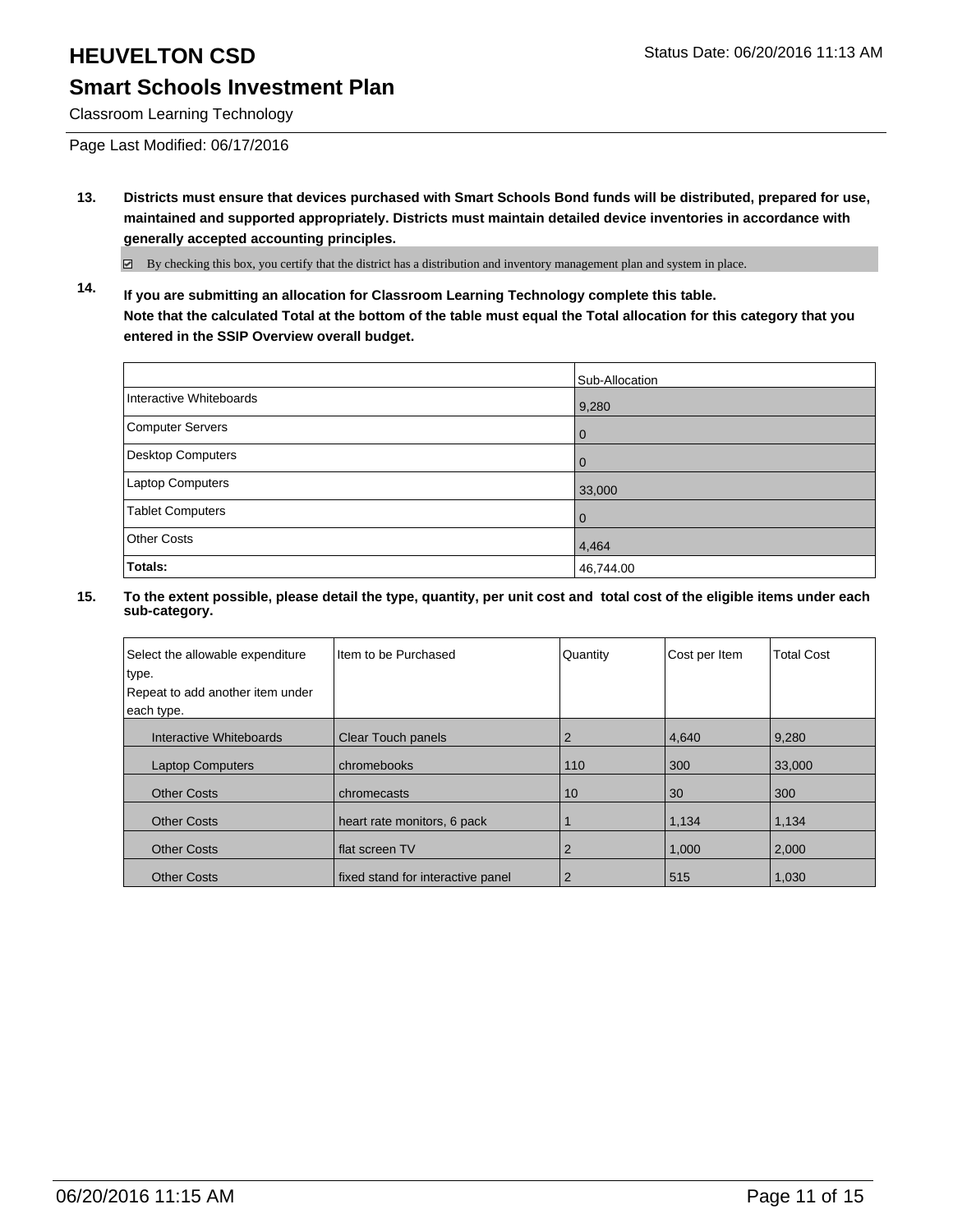# **HEUVELTON CSD Status Date: 06/20/2016 11:13 AM**

## **Smart Schools Investment Plan**

Pre-Kindergarten Classrooms

Page Last Modified: 04/14/2016

**1. Provide information regarding how and where the district is currently serving pre-kindergarten students and justify the need for additional space with enrollment projections over 3 years.**

(No Response)

- **2. Describe the district's plan to construct, enhance or modernize education facilities to accommodate prekindergarten programs. Such plans must include:**
	- **Specific descriptions of what the district intends to do to each space;**
	- **An affirmation that pre-kindergarten classrooms will contain a minimum of 900 square feet per classroom;**
	- **The number of classrooms involved;**
	- **The approximate construction costs per classroom; and**
	- **Confirmation that the space is district-owned or has a long-term lease that exceeds the probable useful life of the improvements.**

(No Response)

**3. Smart Schools Bond Act funds may only be used for capital construction costs. Describe the type and amount of additional funds that will be required to support ineligible ongoing costs (e.g. instruction, supplies) associated with any additional pre-kindergarten classrooms that the district plans to add.**

(No Response)

**4. All plans and specifications for the erection, repair, enlargement or remodeling of school buildings in any public school district in the State must be reviewed and approved by the Commissioner. Districts that plan capital projects using their Smart Schools Bond Act funds will undergo a Preliminary Review Process by the Office of Facilities Planning.**

| Project Number |  |
|----------------|--|
| (No Response)  |  |

**5. If you have made an allocation for Pre-Kindergarten Classrooms, complete this table.**

**Note that the calculated Total at the bottom of the table must equal the Total allocation for this category that you entered in the SSIP Overview overall budget.**

|                                          | Sub-Allocation |
|------------------------------------------|----------------|
| Construct Pre-K Classrooms               | (No Response)  |
| Enhance/Modernize Educational Facilities | (No Response)  |
| Other Costs                              | (No Response)  |
| Totals:                                  |                |

| Select the allowable expenditure | Item to be purchased | Quantity      | Cost per Item | <b>Total Cost</b> |
|----------------------------------|----------------------|---------------|---------------|-------------------|
| type.                            |                      |               |               |                   |
| Repeat to add another item under |                      |               |               |                   |
| each type.                       |                      |               |               |                   |
| (No Response)                    | (No Response)        | (No Response) | (No Response) | (No Response)     |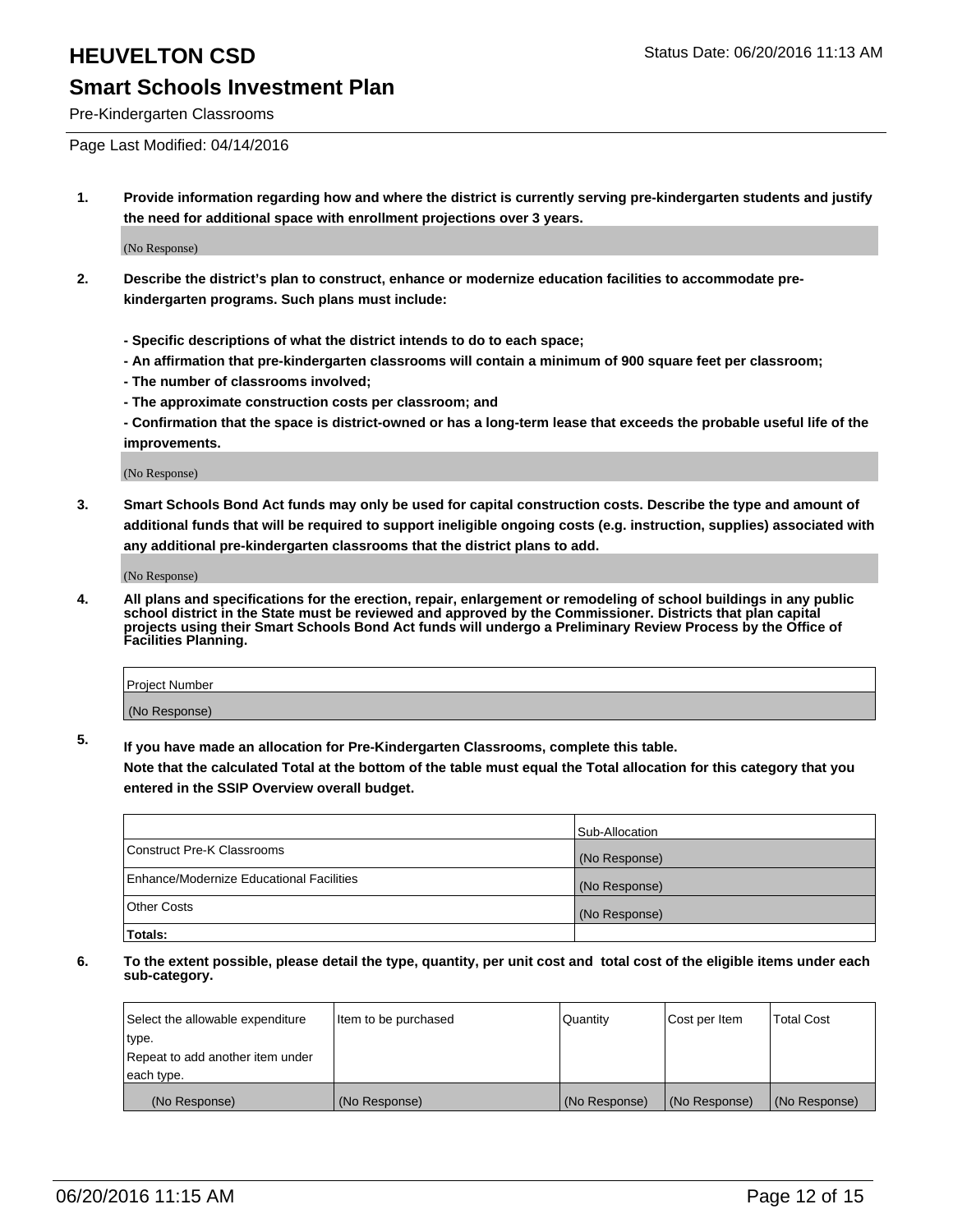Replace Transportable Classrooms

Page Last Modified: 03/07/2016

**1. Describe the district's plan to construct, enhance or modernize education facilities to provide high-quality instructional space by replacing transportable classrooms.**

(No Response)

**2. All plans and specifications for the erection, repair, enlargement or remodeling of school buildings in any public school district in the State must be reviewed and approved by the Commissioner. Districts that plan capital projects using their Smart Schools Bond Act funds will undergo a Preliminary Review Process by the Office of Facilities Planning.**

| <b>Project Number</b> |  |
|-----------------------|--|
| (No Response)         |  |

**3. For large projects that seek to blend Smart Schools Bond Act dollars with other funds, please note that Smart Schools Bond Act funds can be allocated on a pro rata basis depending on the number of new classrooms built that directly replace transportable classroom units.**

**If a district seeks to blend Smart Schools Bond Act dollars with other funds describe below what other funds are being used and what portion of the money will be Smart Schools Bond Act funds.**

(No Response)

**4. If you have made an allocation for Replace Transportable Classrooms, complete this table. Note that the calculated Total at the bottom of the table must equal the Total allocation for this category that you entered in the SSIP Overview overall budget.**

|                                                | Sub-Allocation |
|------------------------------------------------|----------------|
| Construct New Instructional Space              | (No Response)  |
| Enhance/Modernize Existing Instructional Space | (No Response)  |
| <b>Other Costs</b>                             | (No Response)  |
| Totals:                                        |                |

| Select the allowable expenditure | Item to be purchased | <b>Quantity</b> | Cost per Item | <b>Total Cost</b> |
|----------------------------------|----------------------|-----------------|---------------|-------------------|
| type.                            |                      |                 |               |                   |
| Repeat to add another item under |                      |                 |               |                   |
| each type.                       |                      |                 |               |                   |
| (No Response)                    | (No Response)        | (No Response)   | (No Response) | (No Response)     |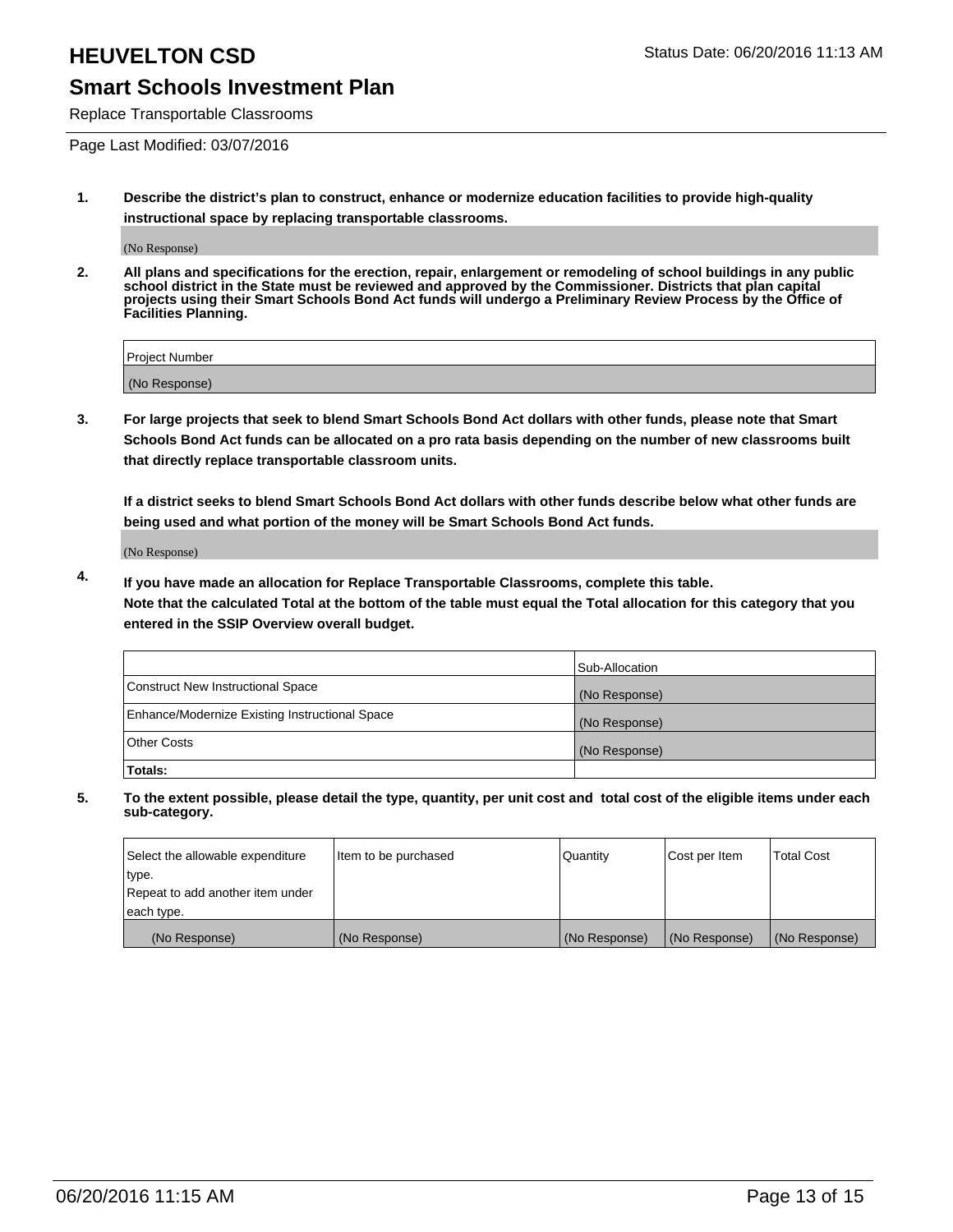High-Tech Security Features

Page Last Modified: 03/07/2016

**1. Describe how you intend to use Smart Schools Bond Act funds to install high-tech security features in school buildings and on school campuses.**

(No Response)

**2. All plans and specifications for the erection, repair, enlargement or remodeling of school buildings in any public school district in the State must be reviewed and approved by the Commissioner. Districts that plan capital projects using their Smart Schools Bond Act funds will undergo a Preliminary Review Process by the Office of Facilities Planning.** 

| Project Number |  |
|----------------|--|
| (No Response)  |  |

**3. Was your project deemed eligible for streamlined Review?**

□ Yes  $\hfill \square$  <br> No

**4. Include the name and license number of the architect or engineer of record.**

| Name          | License Number |
|---------------|----------------|
| (No Response) | (No Response)  |

**5. If you have made an allocation for High-Tech Security Features, complete this table.**

**Note that the calculated Total at the bottom of the table must equal the Total allocation for this category that you entered in the SSIP Overview overall budget.**

|                                                      | Sub-Allocation |
|------------------------------------------------------|----------------|
| Capital-Intensive Security Project (Standard Review) | (No Response)  |
| <b>Electronic Security System</b>                    | (No Response)  |
| <b>Entry Control System</b>                          | (No Response)  |
| Approved Door Hardening Project                      | (No Response)  |
| <b>Other Costs</b>                                   | (No Response)  |
| Totals:                                              |                |

| Select the allowable expenditure | Item to be purchased | Quantity      | Cost per Item | <b>Total Cost</b> |
|----------------------------------|----------------------|---------------|---------------|-------------------|
| type.                            |                      |               |               |                   |
| Repeat to add another item under |                      |               |               |                   |
| each type.                       |                      |               |               |                   |
| (No Response)                    | (No Response)        | (No Response) | (No Response) | (No Response)     |